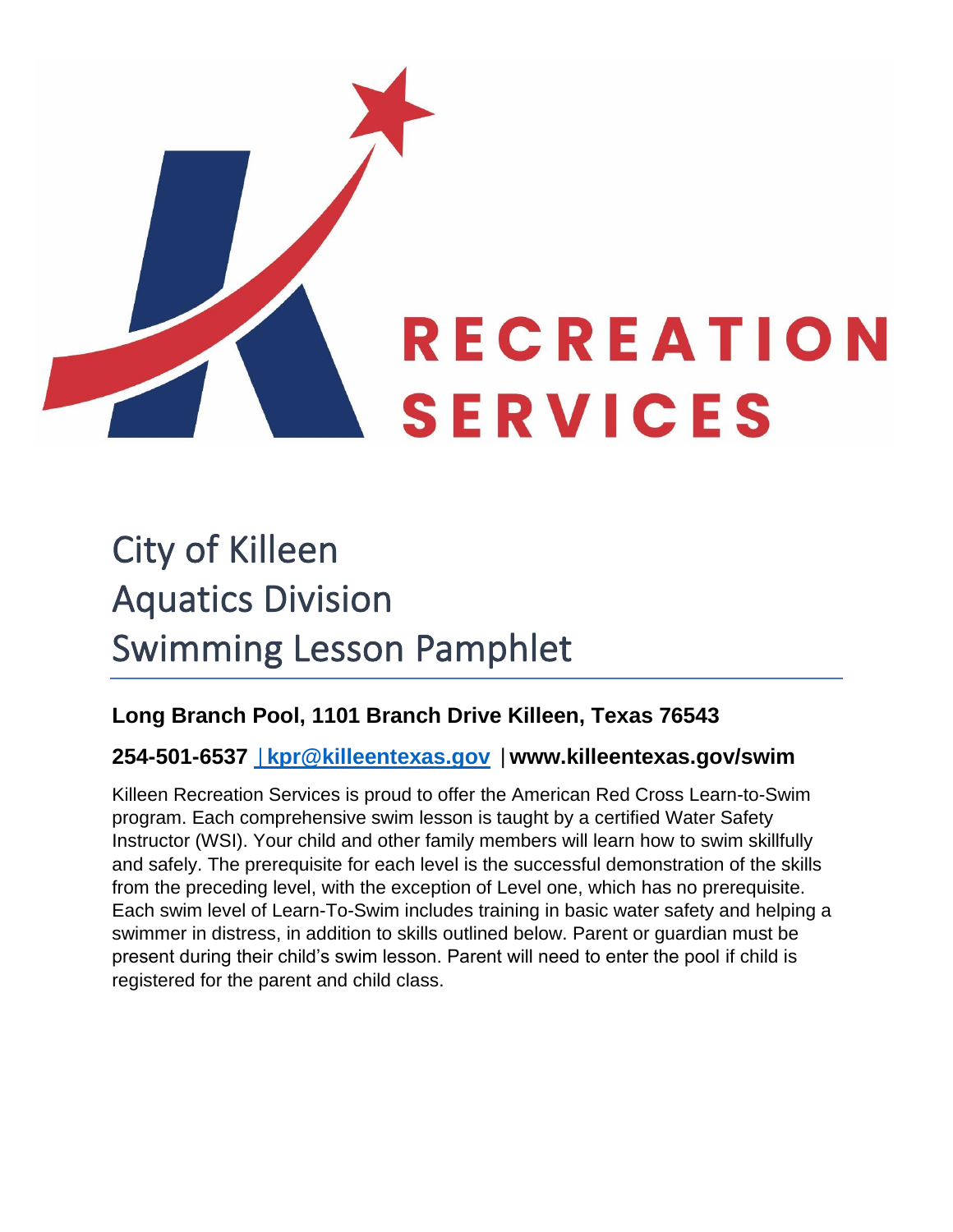# LEARN-TO-SWIM PROGRAM TIPS

The Learn-to-Swim Program is offered at the Killeen Family Aquatic Center (FAC) and is designed to give your child a positive learning experience and teach lifelong swimming skills. Regardless of your child's swimming ability, you can play a critical role in guiding, caring for, supervising, motivating and working with your child during this experience. The following are some tips to help you in providing the best experience for your child:

**Prepare your child for this experience**. Give your child an opportunity to visit the pool before the beginning of class. Describe what will be happening and perhaps talk to an instructor. Even very young children can benefit from this orientation.

**Be Prompt.** Children can get anxious if hurried. Allow plenty of time before and after class for showering, going to the bathroom, and dressing.

**Follow rules and regulations.** You are responsible for your child's actions, not the instructor or lifeguard. Teach, talk about, and review the pool rules with your child. Lead by example.

**Attend every lesson.** Frequent practice is the key to adjustment and learning. Children can regress quickly if not allowed to practice. It is a good idea to encourage a crying or hesitant child to continue attending the class. Just being around the pool and observing the activities can help your child adjust.

**Complete all the levels.** Make sure your child completes all the learn-to-swim levels so that he or she truly has the skills to be safe in, on, and around water.

**Encourage safe practices.** Young children cannot be expected to exercise good judgment and caution. Children must be constantly reminded to walk slowly in the pool area and only enter the water with the instructor during the class and with you after the class.

**Have patience.** It is important not to pressure your child to perform before he or she is ready. Readiness results from maturity, experiences and other individual factors.

**Avoid comparisons.** No two children develop at the same rate. Each child learns at a different pace depending on factors including but not limited to physical growth, individual development, comfort, practice, and previous experience. Respect your child's qualities and do not compare them to their siblings or other children.

**Provide encouragement.** A good rule is to encourage your child to do everything, but not to force him or her to do anything. Forcing a child will only bring negative results. Let your child know that learning involves lots of practice and they should keep trying.

**Be positive.** Use a positive attitude when correcting behavior or enforcing rules.

**Give praise.** Recognize your child's efforts, no matter how small the accomplishment. People are not motivated by failure or ridicule. Success promotes success. Praise should be descriptive of an action. Rather than simply saying "Good", say, "I like the way you blew those great big bubbles."

**Facilitate practice and review.** Try out the skills and activities at home or during the recreational swimming hours at the pool. The bathtub, shower, or wading pool is a perfect place for practice. The more practice, the better your child will learn, and the more quickly he or she can progress.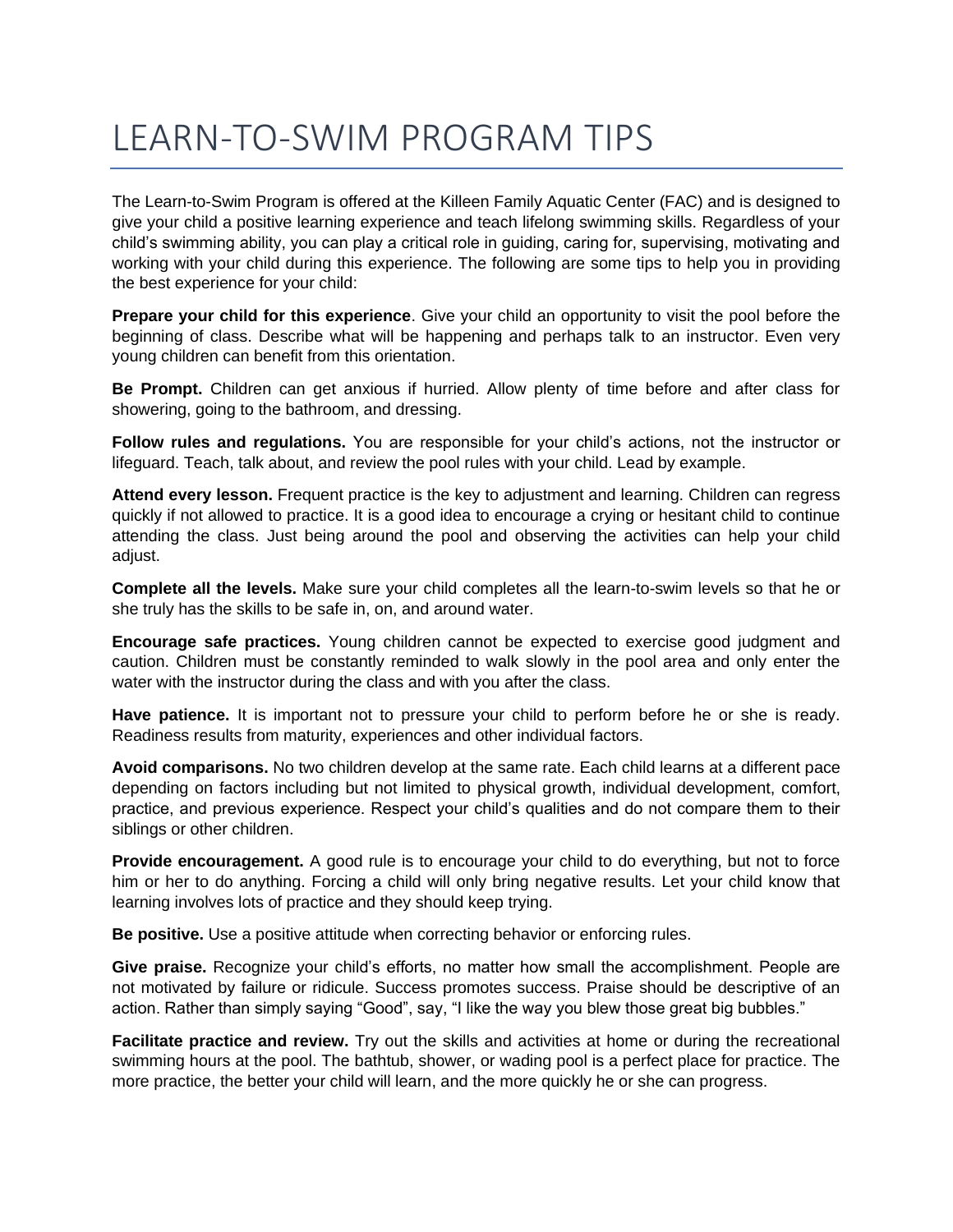## FREQUENTLY ASKED QUESTIONS

#### **Q. How much is registration for one session?**

A. \$50.00 per participant.

#### **Q. What is the class size for each level?**

A. 7 students maximum

#### **Q. How long is a swim lesson session?**

A. 2 week session, Monday through Thursday, 45-minutes a day

#### **Q. What happens if there is a rainout day or pool closure due to unforeseen circumstances?**

A. Class will be made up as decided by the Recreation Services Department Aquatics Manager. All participants will be contacted by the Water Safety Instructor and/or Pool Manager on Duty with details of the make-up time should this situation occur.

#### **Q. Can I sign up for more than one class at a time?**

A. Recreation Services requires that you only register for one level at a time. This is based on the possibility that your child may need to attend the same level again, depending on his or her skill level at the end of the course. Not only would your child not be allowed to participate in the next level if you had pre-registered, a refund cannot be given because your child is preventing another child from participating.

#### **Q. Can I stay and watch my child participate in swim lessons?**

A. Yes. We require a parent/guardian to stay for the duration of the lesson. By watching the swim lesson program, the parent/guardian can listen in to identify what skills need to be perfected in order for the child to advance to the next level.

#### **Q. Can I or my other child swim while swim lessons are being taught?**

A. No. Not only does this have the potential of disturbing class, it is also unsafe due to the focus of the Water Safety Instructors and Lifeguards on duty being on the classes taking place.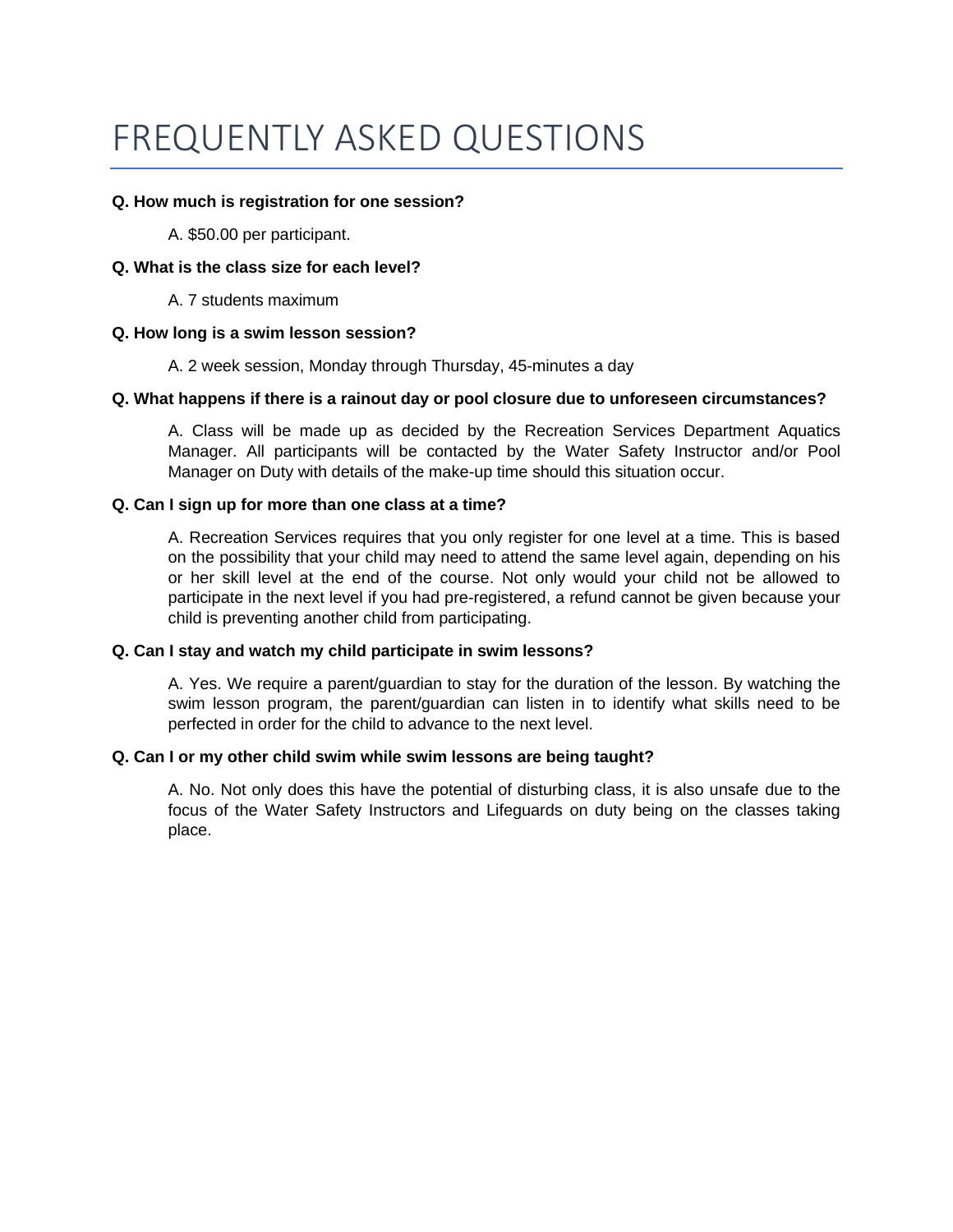## POLICIES

The City of Killeen is not responsible for lost or stolen items.

#### **REFUNDS**

Refunds must be requested at least 7 days before the session begins. We must have adequate time to prepare for necessary instructor assignments based upon attendance. With less than 7 days' notice, a refund will not be permitted. Refunds can be requested using the Application for Refund form found online at [www.killeentexas.gov/swim](http://www.killeentexas.gov/swim)

*A doctor's note is required for FULL refund due to extended illness.* 

A \$5 administrative fee (Refund Fee) is charged for all Refunds (with the exception of refunds accompanied by a doctor's note for extended illness.)

#### **TRANSFERS**

Transfers to different hours or different sessions must be requested at least 7 days before the session begins. We must have adequate time to prepare for necessary instructor assignments based upon attendance. With less than 7 days' notice, there will be no transfer to other time slots or sessions.

*A doctor's note required for transfers due to extended illness.* 

#### **RESTROOM POLICY**

Children will be allowed to leave class to use the restroom, accompanied by their parent/guardian. However, we encourage you to have your children to go to the restroom before class begins, in order to avoid lost class time.

#### **CRYING**

If your child cries excessively the first and second day of class, we may ask you to get in the pool with them, in order to assist in bettering their comfort level. If your child cries after this, transfer (no transfer fee) to a Parent and Tot class or to a later session is recommended. Should this occur, we recommend you take the child swimming at the pool where the lessons are held and work on some swimming skills with them, in order to increase their confidence and comfort in the water.

#### **CANCELED CLASSES**

If classes must be canceled, the decision to cancel is made approximately 15 minutes before class time. You may call the pool lesson site 15 minutes before class time to ask the current status of lessons. The pool will be cleared for inclement weather. If **20** minutes of class has been completed, then class counts as completed; if less than **20** minutes has been completed, then a makeup class will be offered on either an additional day or additional time will be made up during the remainder of classes in that session.

If we must get out of the water, instructors will cover required Safety portions of the course. Classes will also be canceled for mechanical problems or unexpected situations affecting health, such as feces or vomit in the pool.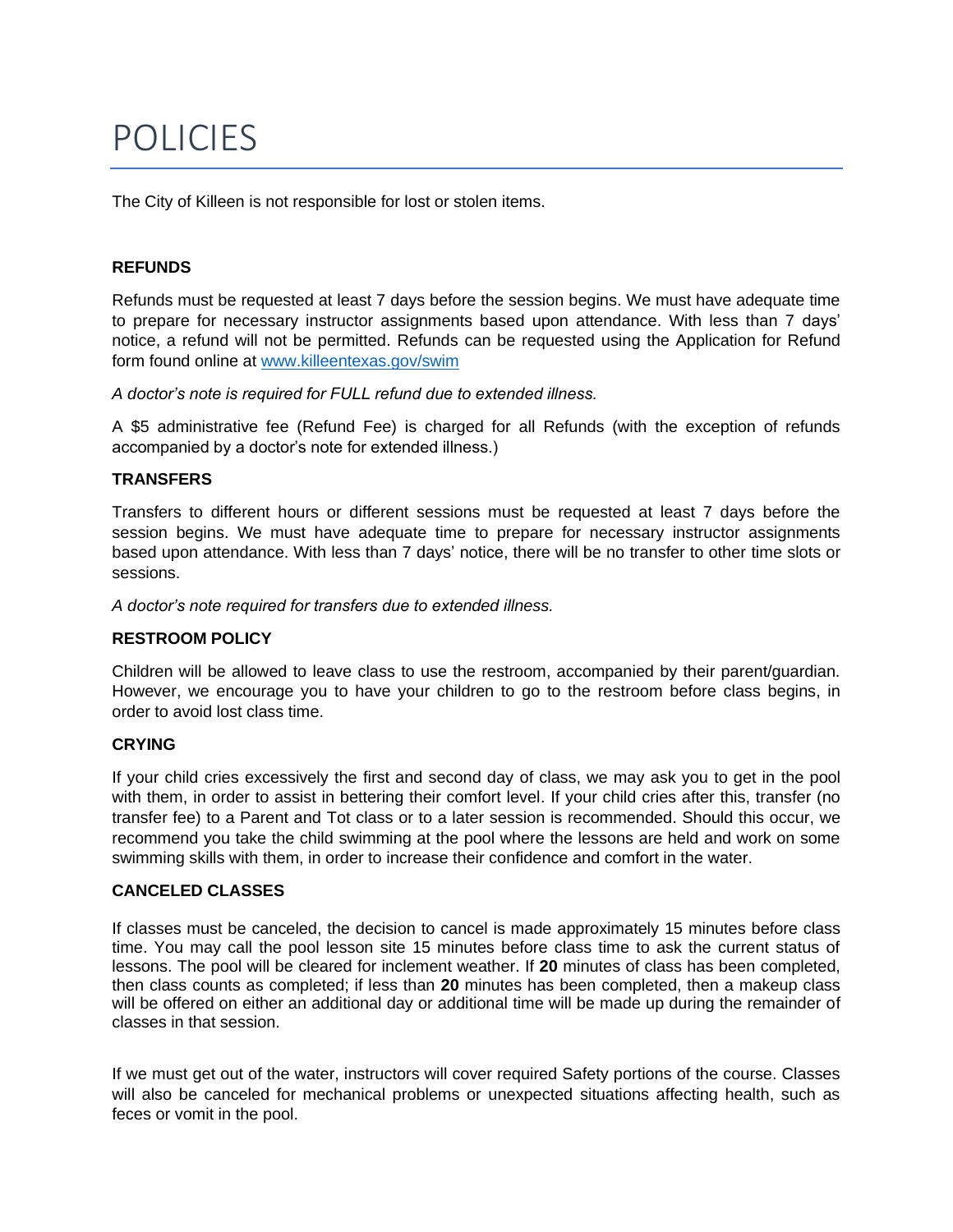Canceled classes will be made up.

There will be NO REFUNDS for canceled classes.

#### **CLASS ASSIGNMENTS**

Children will be given a short swim test on the first day so we may group them according to ability within a class, and determine they are in the correct level. A water safety instructor or pool manager may transfer a student as necessary.

Since many children may forget previously learned skills, we may move a child back to the proper class level, so they may review, practice, and improve their skills to insure they meet class skill prerequisites.

#### **ATTENDANCE**

Please be punctual, but if you are late to class, please take your child to the instructor in the pool.

Please do not bring children earlier than 5 minutes before class.

Children who attend all classes will benefit.

#### **EVALUATION OF SKILLS**

Evaluations will be done by program supervisors for strokes that students swim for 25 yards or more and evaluations will be done by instructors if the stroke is swum for less than 25 yards.

Evaluations are done on the 7th and 8th days.

Most children require more than one session in a particular level before advancing to the next level. Endurance, coordination, and being comfortable in the water contribute to the student's progress.

Remember that learning to swim is the goal. Remaining in one level for more than one session does not mean the child has not improved. It means more practice is needed to improve current skills and prepare for more advanced skills of the next level. All children will improve with supervised practice and corrective feedback. Practice time outside of class time is beneficial.

#### **CLASS DISCIPLINE**

We reserve the right to take children out of classes when they are verbally or physically abusive to other students or instructors, or if they disrupt the class.

#### **SPECIAL NEEDS**

If your child has special needs, please indicate any accommodations necessary when you register. We will do our best to accommodate the needs of each and every student.

#### **WAIT LIST**

If the class is full you may request to be added to the wait list. This can be accomplished by going to the Family Recreation Center; there is no fee for waitlist registrations. Aquatics staff will contact you if a spot in the class becomes available. If a spot becomes available, payment will have to be made in person at the Family Recreation Center.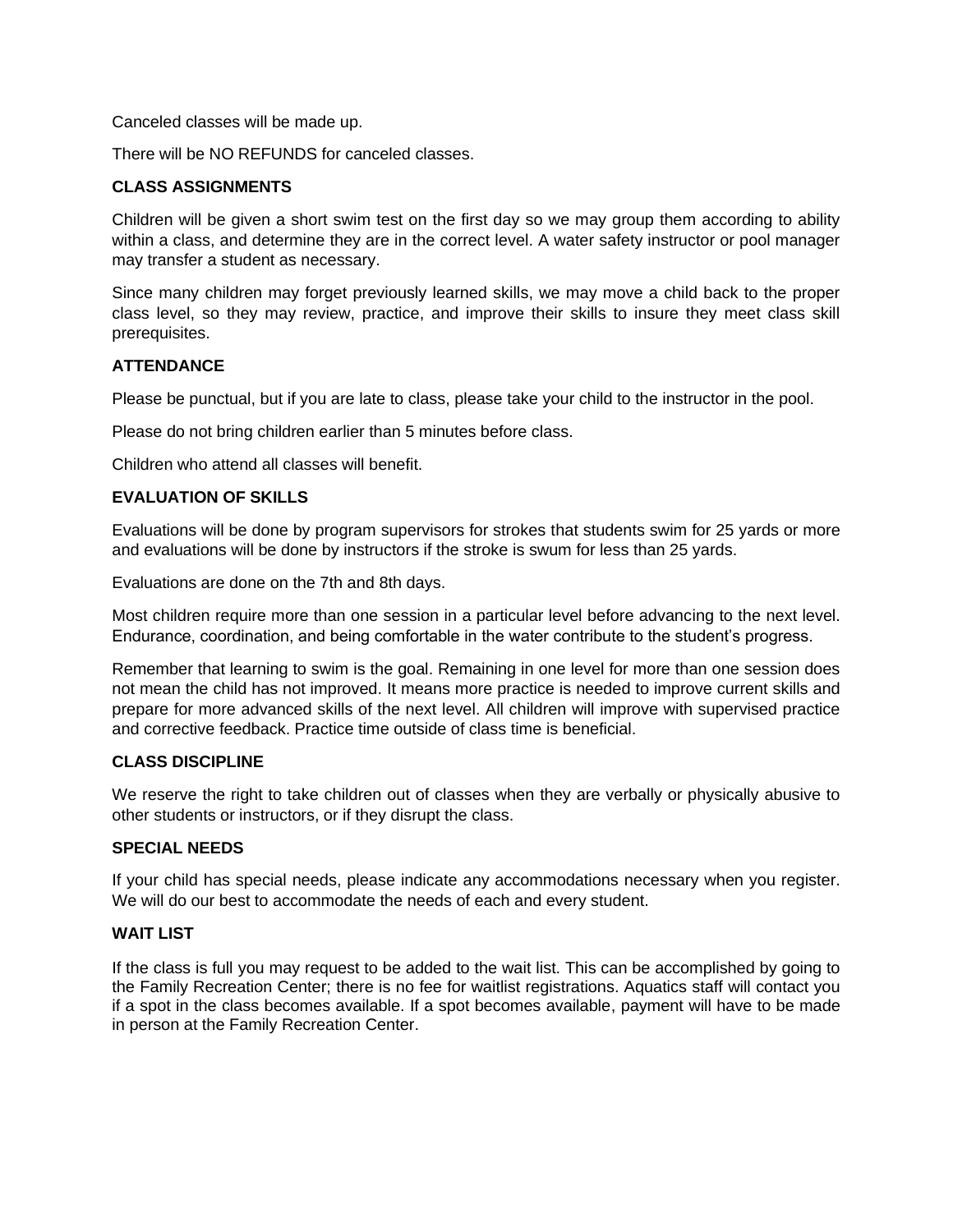# CLASS DESCRIPTIONS

Each class provides a recommended age for each level. However, it is most important to base your child's skill off which level they should enter.

#### *Level 1 > Introduction to Water Skills (3 – 5 year olds):*

**Purpose: Helps students feel comfortable in the water.** Participants will learn to: enter & exit the water safely, submerge mouth, nose and eyes, exhale underwater through mouth & nose, open eyes under water to pick up submerged object, float on front & back, explore arm & hand movements, swim on front & back using arm & leg actions, follow basic water safety rules, and how to properly use a lifejacket.

#### *Level 2 > Fundamental Aquatic Skills (6 years & up):*

**Purpose: Gives students success with fundamental skills.** Participants will learn to: enter water by stepping or jumping from the pool side, exit the water safely using ladder or side, submerge entire head, open eyes under water to pick up submerged object, float on front & back, perform front & back glide, roll over from front to back & back to front, tread water using arm & leg motions, swim on front & back using combined strokes, swim on side, and move in the water while wearing a lifejacket.

#### *Level 3 > Stroke Development:*

**Purpose: Builds on skills in Level 2 through additional guided practice.** Participants will learn to: jump into deep water from the side, dive from kneeling or standing position, submerge & retrieve an object, bob with the head fully submerged, use rotary breathing in horizontal position, perform front & back glide, perform survival float, change from horizontal to vertical position on front & back, perform front & back crawl, butterfly kick & body motion, perform the HELP and Huddle position, perform a reaching assist, and use Check-Call-Care in an emergency.

#### *Level 4 > Stroke Development*

**Purpose: Develops confidence in the skills learned and improves other aquatic skills.**  Participants will learn to: perform shallow dive from stride position, swim under water, perform feetfirst dive, perform open turns on front & back using any stroke, tread water using sculling arm motions and kick, perform the following: front and back crawl, breast stroke, butterfly, elementary backstroke, swim on side using scissors-like kick, use safe diving rules, perform compact jump into water from a height while wearing a lifejacket, perform a throwing assist, and care for conscious choking victim.

#### *Parent and Child Aquatics > Water Familiarity (6 months-3 years)*

#### **Purpose: Engages participants in the beginning stages of swimming.**

Participants will learn to: Feel comfortable with an adult in the water. With supervision participants will practice submerging. Water is introduced with songs, games and play time. Explore movements in the water using their arms and legs. Follow basic water safety rules, how to be safe in and around the water and tips for the parent/guardian on how to stay safe in and around the water.